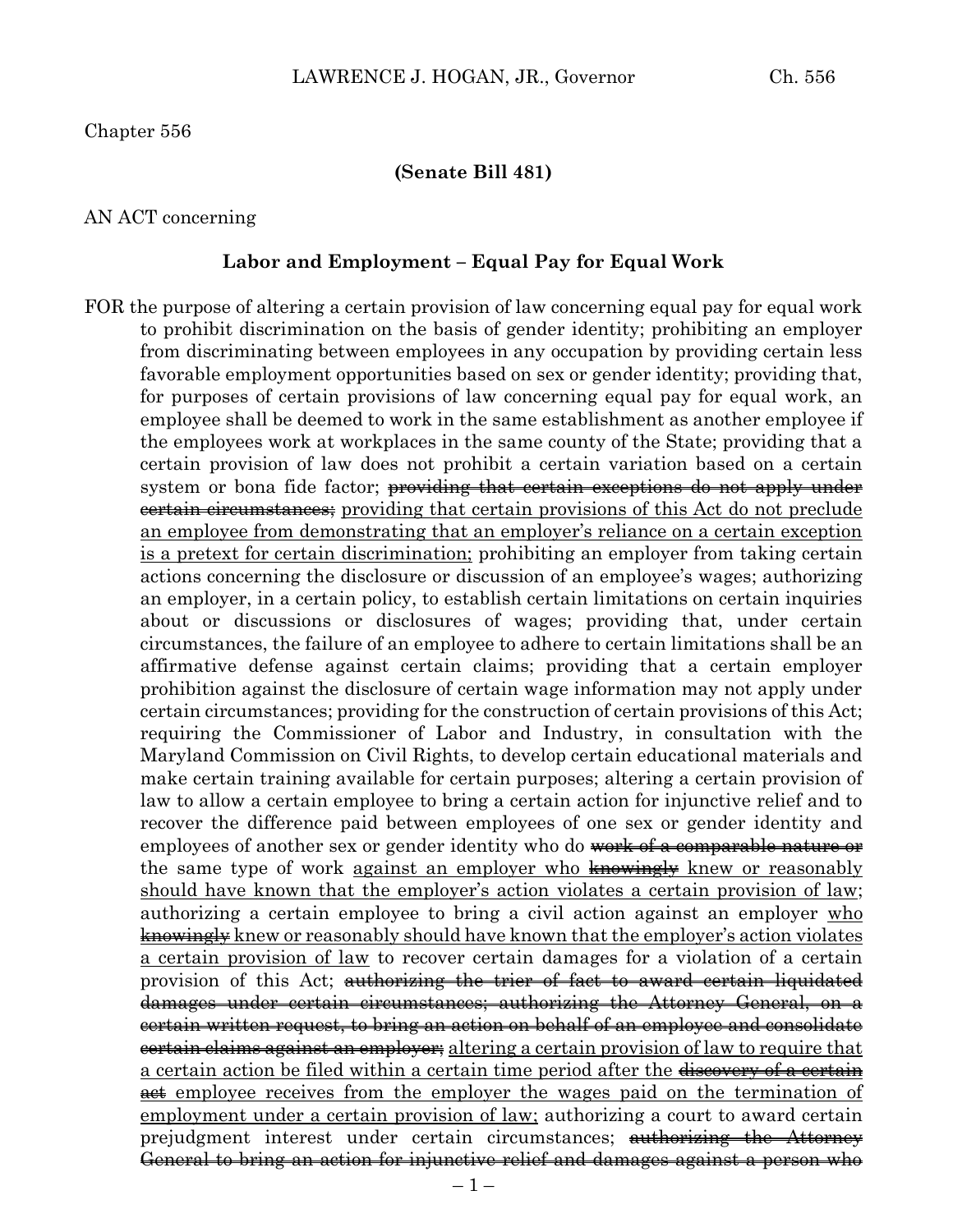violates certain provisions of this Act; defining a certain term certain terms; making conforming changes; providing for the application of this Act; and generally relating to equal pay for equal work and the disclosure of certain wage information by certain employees.

BY repealing and reenacting, with amendments,

Article – Labor and Employment Section 3–301, 3–304, 3–306, <del>3–307, and 3–308</del> and 3–307 Annotated Code of Maryland (2008 Replacement Volume and 2015 Supplement)

BY adding to

Article – Labor and Employment Section 3–304.1 Annotated Code of Maryland (2008 Replacement Volume and 2015 Supplement)

BY repealing and reenacting, without amendments, Article – Labor and Employment Section 3–308 Annotated Code of Maryland (2008 Replacement Volume and 2015 Supplement)

SECTION 1. BE IT ENACTED BY THE GENERAL ASSEMBLY OF MARYLAND, That the Laws of Maryland read as follows:

### **Article – Labor and Employment**

### 3–301.

- (a) In this subtitle the following words have the meanings indicated.
- (b) (1) "Employer" means:

(i) a person engaged in a business, industry, profession, trade, or other enterprise in the State;

- (ii) the State and its units;
- (iii) a county and its units; and
- (iv) a municipal government in the State.

(2) "Employer" includes a person who acts directly or indirectly in the interest of another employer with an employee.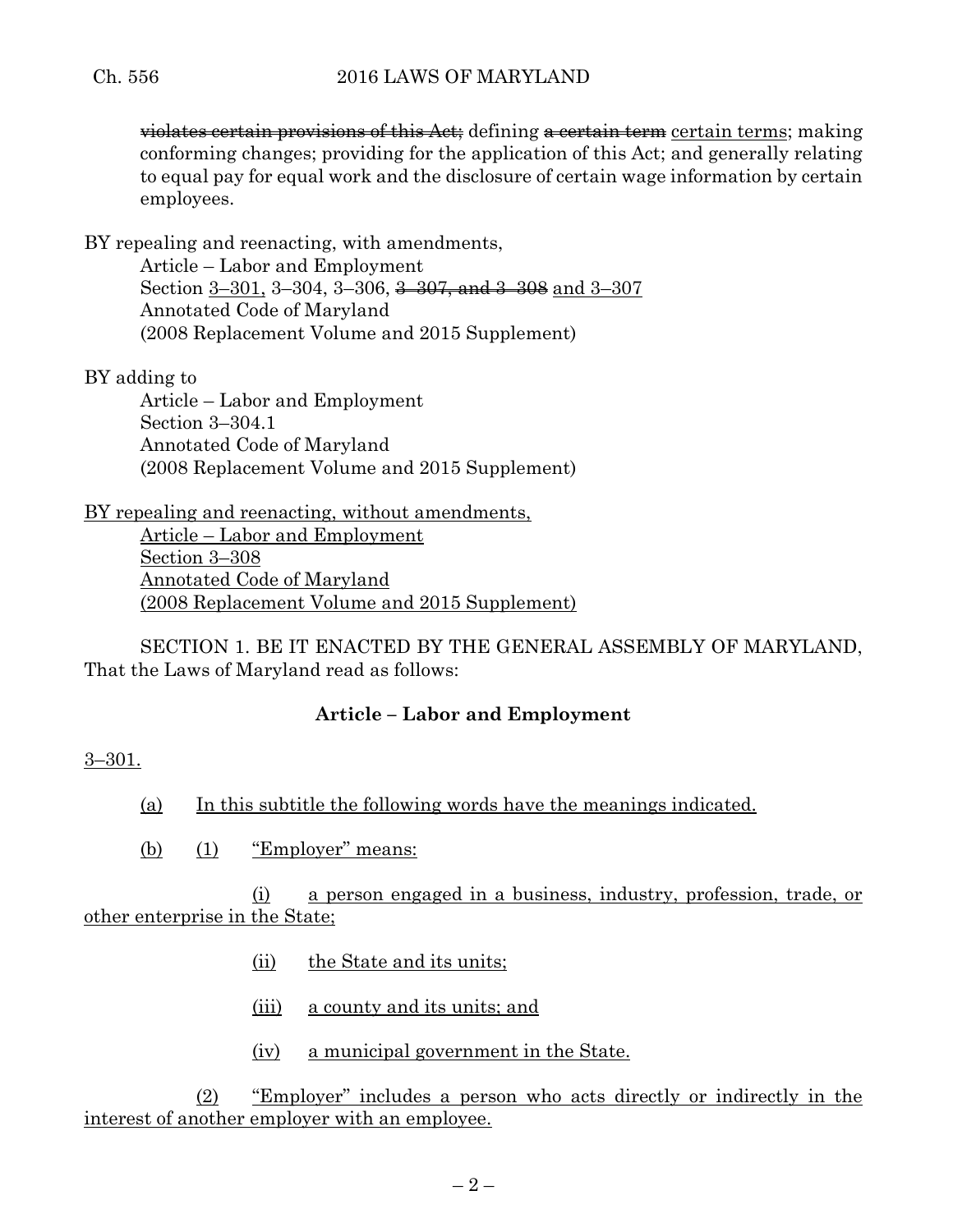## (c) **"GENDER IDENTITY" HAS THE MEANING STATED IN § 20–101 OF THE STATE GOVERNMENT ARTICLE.**

**(D)** (1) "Wage" means all compensation for employment.

(2) "Wage" includes board, lodging, or other advantage provided to an employee for the convenience of the employer.

3–304.

(a) **(1) IN THIS SECTION, "PROVIDING LESS FAVORABLE EMPLOYMENT OPPORTUNITIES" MEANS:**

**(1) ASSIGNING OR DIRECTING THE EMPLOYEE INTO A LESS FAVORABLE CAREER TRACK, IF CAREER TRACKS ARE OFFERED, OR POSITION.;**

**(2) "PROVIDING LESS FAVORABLE EMPLOYMENT OPPORTUNITIES" INCLUDES:**

**(I) (2) FAILING TO PROVIDE INFORMATION ABOUT PROMOTIONS OR ADVANCEMENT IN THE FULL RANGE OF CAREER TRACKS OFFERED BY THE EMPLOYER; OR**

**(II) ASSIGNING WORK LESS LIKELY TO LEAD TO PROMOTION OR FUTURE OPPORTUNITIES.**

# **(3) LIMITING OR DEPRIVING AN EMPLOYEE OF EMPLOYMENT OPPORTUNITIES THAT WOULD OTHERWISE BE AVAILABLE TO THE EMPLOYEE BUT FOR THE EMPLOYEE'S SEX OR GENDER IDENTITY.**

**(B) (1)** An employer may not discriminate between employees in any occupation by**:**

**(I)** paying a wage to employees of one sex **OR GENDER IDENTITY** at a rate less than the rate paid to employees of **[**the opposite**] ANOTHER** sex **OR GENDER IDENTITY** if both employees work in the same establishment and perform work of comparable character or work on the same operation, in the same business, or of the same type**; OR**

**(II) PROVIDING LESS FAVORABLE EMPLOYMENT OPPORTUNITIES BASED ON SEX OR GENDER IDENTITY**.

**(2) FOR PURPOSES OF PARAGRAPH (1)(I) OF THIS SUBSECTION, AN EMPLOYEE SHALL BE DEEMED TO WORK AT THE SAME ESTABLISHMENT AS ANOTHER**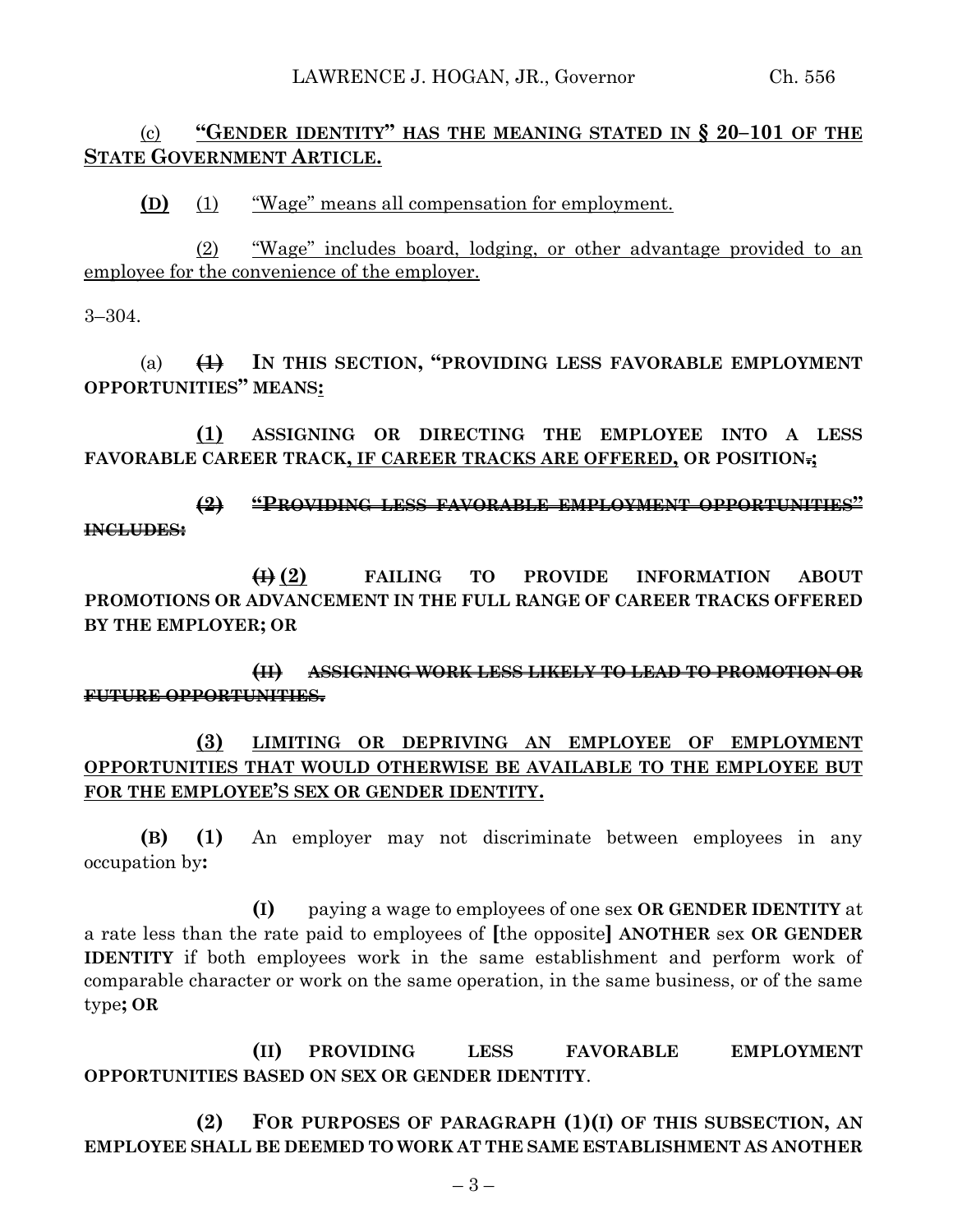**EMPLOYEE IF THE EMPLOYEES WORK FOR THE SAME EMPLOYER AT WORKPLACES LOCATED IN THE SAME COUNTY OF THE STATE.**

**[**(b)**] (C) [**Subsection (a)**] EXCEPT AS PROVIDED IN SUBSECTION (D) OF THIS SECTION, SUBSECTION (B)** of this section does not prohibit a variation in a wage that is based on:

(1) a seniority system that does not discriminate on the basis of sex **OR GENDER IDENTITY**;

(2) a merit increase system that does not discriminate on the basis of sex **OR GENDER IDENTITY**;

(3) jobs that require different abilities or skills;

(4) jobs that require the regular performance of different duties or services;

**[**or**]**

(5) work that is performed on different shifts or at different times of day**;**

**(6) A SYSTEM THAT MEASURES PERFORMANCE BASED ON A QUALITY OR QUANTITY OF PRODUCTION; OR**

**(7) A BONA FIDE FACTOR OTHER THAN SEX OR GENDER IDENTITY, INCLUDING EDUCATION, TRAINING, OR EXPERIENCE, IN WHICH THE FACTOR:**

**(I) IS NOT BASED ON OR DERIVED FROM A GENDER–BASED DIFFERENTIAL IN COMPENSATION;**

**(II) IS JOB–RELATED WITH RESPECT TO THE POSITION AND CONSISTENT WITH A BUSINESS NECESSITY; AND** 

**(III) ACCOUNTS FOR THE ENTIRE DIFFERENTIAL**.

**(D) AN EXCEPTION LISTED IN SUBSECTION (C) OF THIS SECTION DOES NOT APPLY IF THE EMPLOYEE DEMONSTRATES THAT:**

**(1) THE EMPLOYER USES A PARTICULAR EMPLOYMENT PRACTICE THAT CAUSES A DISPARATE IMPACT ON THE BASIS OF SEX OR GENDER IDENTITY;**

**(2) ALTERNATIVE EMPLOYMENT PRACTICES EXIST THAT WOULD SERVE THE SAME BUSINESS AND NOT PRODUCE THE DISPARATE IMPACT; AND**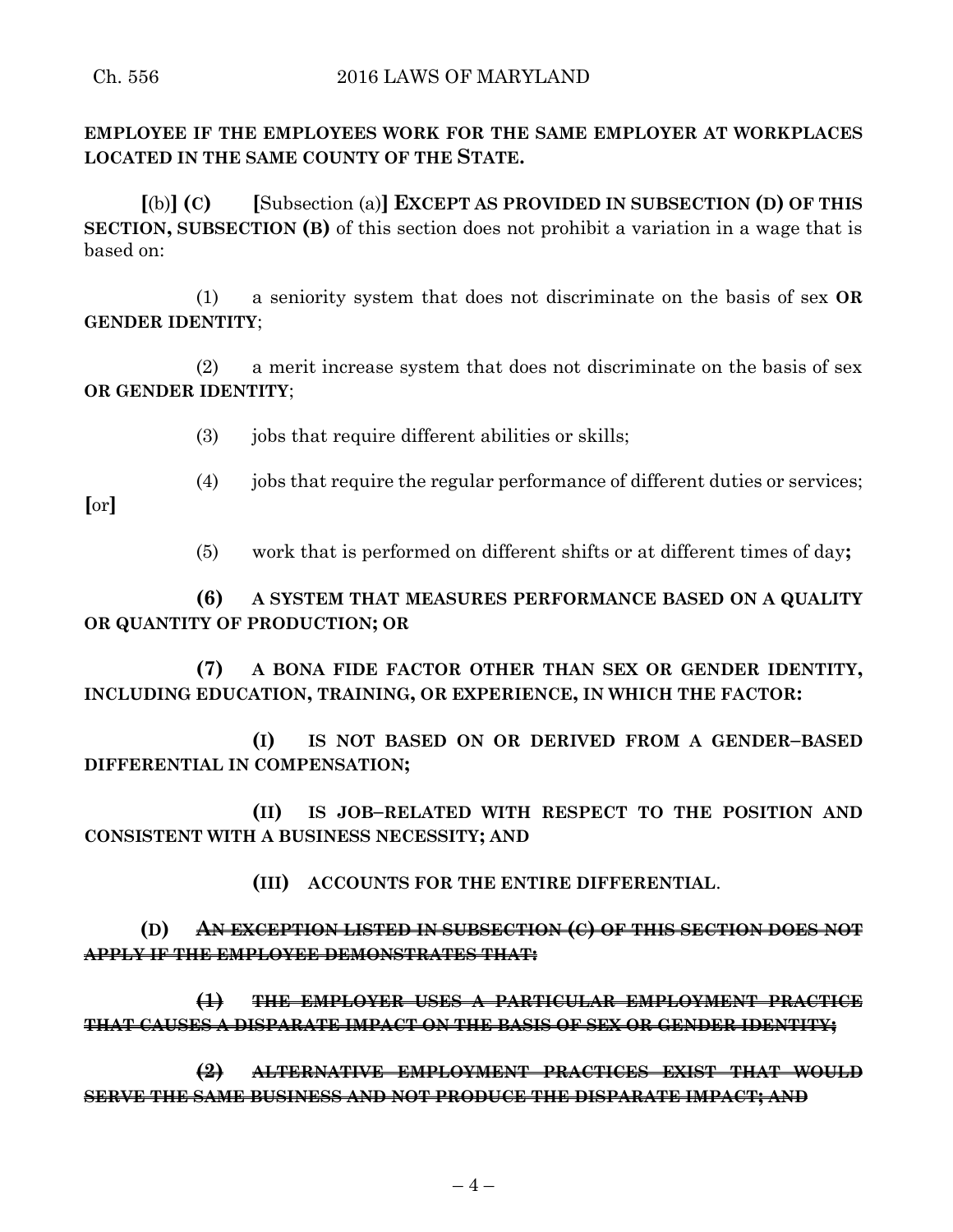**(3) THE EMPLOYER HAS REFUSED TO ADOPT AN ALTERNATIVE PRACTICE THIS SECTION DOES NOT PRECLUDE AN EMPLOYEE FROM DEMONSTRATING THAT AN EMPLOYER'S RELIANCE ON AN EXCEPTION LISTED IN SUBSECTION (C) OF THIS SECTION IS A PRETEXT FOR DISCRIMINATION ON THE BASIS OF SEX OR GENDER IDENTITY.**

**[**(c)**] (E)** An employer who is paying a wage in violation of this subtitle may not reduce another wage to comply with this subtitle.

**3–304.1.**

- **(A) AN EMPLOYER MAY NOT:**
	- **(1) PROHIBIT AN EMPLOYEE FROM:**

**(I) INQUIRING ABOUT, DISCUSSING, OR DISCLOSING THE WAGES OF THE EMPLOYEE OR ANOTHER EMPLOYEE; OR**

**(II) REQUESTING THAT THE EMPLOYER PROVIDE A REASON FOR WHY THE EMPLOYEE'S WAGES ARE A CONDITION OF EMPLOYMENT;**

**(2) REQUIRE AN EMPLOYEE TO SIGN A WAIVER OR ANY OTHER DOCUMENT THAT PURPORTS TO DENY THE EMPLOYEE THE RIGHT TO DISCLOSE OR DISCUSS THE EMPLOYEE'S WAGES; OR**

**(3) TAKE ANY ADVERSE EMPLOYMENT ACTION AGAINST AN EMPLOYEE FOR:**

**(I) INQUIRING ABOUT ANOTHER EMPLOYEE'S WAGES;**

**(II) DISCLOSING THE EMPLOYEE'S OWN WAGES;**

**(III) DISCUSSING ANOTHER EMPLOYEE'S WAGES IF THOSE WAGES HAVE BEEN DISCLOSED VOLUNTARILY;**

**(IV) ASKING THE EMPLOYER TO PROVIDE A REASON FOR THE EMPLOYEE'S WAGES; OR**

**(V) AIDING OR ENCOURAGING ANOTHER EMPLOYEE'S EXERCISE OF RIGHTS UNDER THIS SECTION.**

**(B) (1) SUBJECT TO PARAGRAPH (2) OF THIS SUBSECTION, AN EMPLOYER MAY, IN A WRITTEN POLICY PROVIDED TO EACH EMPLOYEE, ESTABLISH**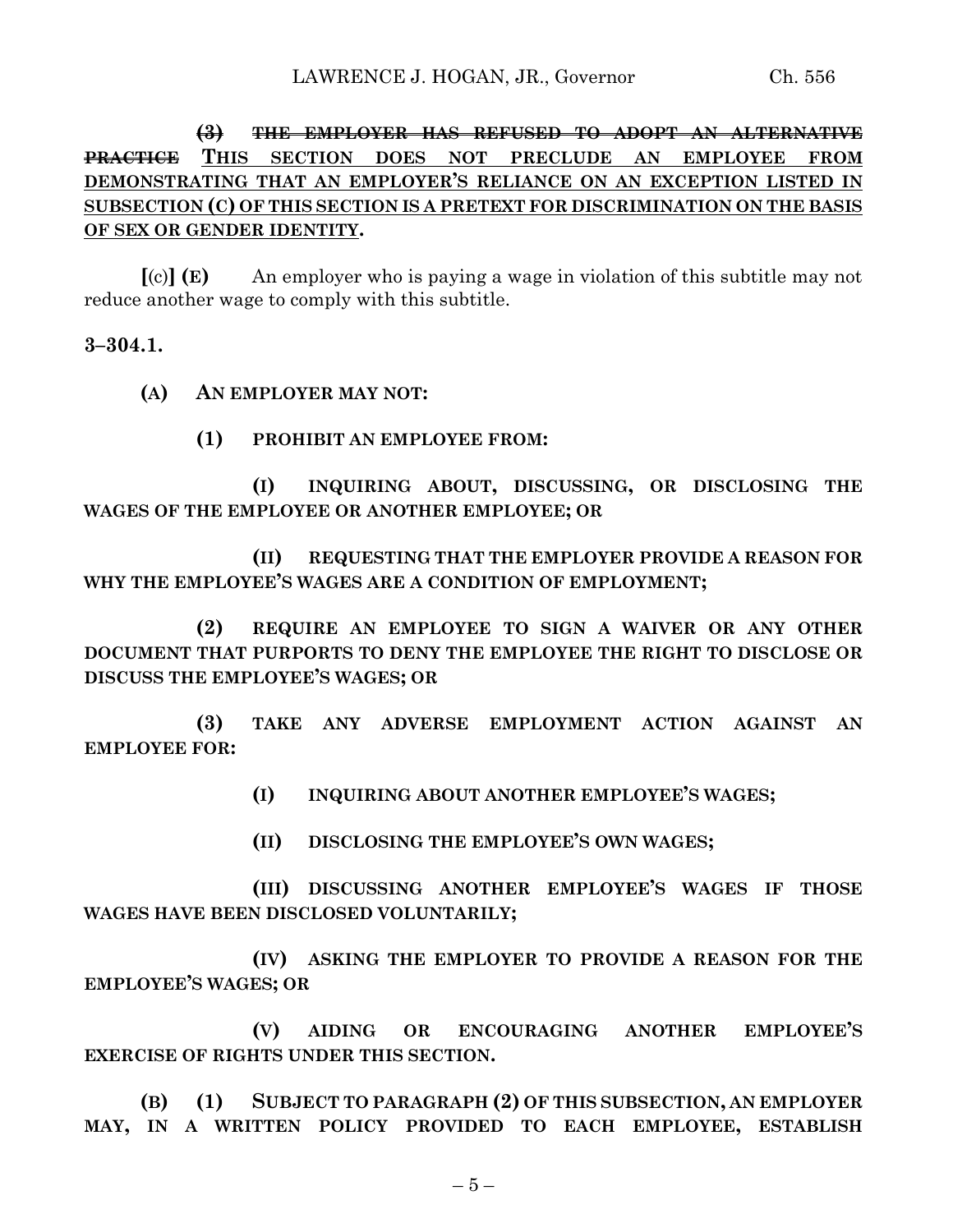**REASONABLE WORKDAY LIMITATIONS ON THE TIME, PLACE, AND MANNER FOR INQUIRIES ABOUT OR THE DISCUSSION OR DISCLOSURE OF EMPLOYEE WAGES.**

**(2) A LIMITATION ESTABLISHED UNDER PARAGRAPH (1) OF THIS SUBSECTION SHALL BE CONSISTENT WITH STANDARDS ADOPTED BY THE COMMISSIONER AND ALL OTHER STATE AND FEDERAL LAWS.**

**(3) SUBJECT TO SUBSECTION (D) OF THIS SECTION, LIMITATIONS ESTABLISHED UNDER PARAGRAPH (1) OF THIS SUBSECTION MAY INCLUDE PROHIBITING AN EMPLOYEE FROM DISCUSSING OR DISCLOSING THE WAGES OF ANOTHER EMPLOYEE WITHOUT THAT EMPLOYEE'S PRIOR PERMISSION.**

**(C) EXCEPT AS PROVIDED IN SUBSECTION (D) OF THIS SECTION, THE FAILURE OF AN EMPLOYEE TO ADHERE TO A REASONABLE LIMITATION INCLUDED IN A WRITTEN POLICY UNDER SUBSECTION (B) OF THIS SECTION SHALL BE AN AFFIRMATIVE DEFENSE TO A CLAIM MADE AGAINST AN EMPLOYER BY THE EMPLOYEE UNDER THIS SECTION IF THE ADVERSE EMPLOYMENT ACTION TAKEN BY THE EMPLOYER WAS FOR A FAILURE TO ADHERE TO THE REASONABLE LIMITATION AND NOT FOR AN INQUIRY, A DISCUSSION, OR A DISCLOSURE OF WAGES IN ACCORDANCE WITH THE LIMITATION.**

**(D) (1) A PROHIBITION ESTABLISHED IN ACCORDANCE WITH SUBSECTION (B)(3) OF THIS SECTION AGAINST THE DISCUSSION OR DISCLOSURE OF THE WAGES OF ANOTHER EMPLOYEE WITHOUT THAT EMPLOYEE'S PRIOR PERMISSION MAY NOT APPLY TO INSTANCES IN WHICH AN EMPLOYEE WHO HAS ACCESS TO THE WAGE INFORMATION OF OTHER EMPLOYEES AS A PART OF THE EMPLOYEE'S ESSENTIAL JOB FUNCTIONS IF THE DISCUSSION OR DISCLOSURE IS IN RESPONSE TO A COMPLAINT OR CHARGE OR IN FURTHERANCE OF AN INVESTIGATION, A PROCEEDING, A HEARING, OR AN ACTION UNDER THIS SUBTITLE, INCLUDING AN INVESTIGATION CONDUCTED BY THE EMPLOYER.**

**(2) IF AN EMPLOYEE WHO HAS ACCESS TO WAGE INFORMATION AS PART OF THE ESSENTIAL FUNCTIONS OF THE EMPLOYEE'S JOB DISCLOSES THE EMPLOYEE'S OWN WAGES OR WAGE INFORMATION ABOUT ANOTHER EMPLOYEE OBTAINED OUTSIDE THE PERFORMANCE OF THE ESSENTIAL FUNCTIONS OF THE EMPLOYEE'S JOB, THE EMPLOYEE SHALL BE ENTITLED TO ALL THE PROTECTIONS AFFORDED UNDER THIS SUBTITLE.**

- **(E) NOTHING IN THIS SECTION SHALL BE CONSTRUED TO:**
	- **(1) REQUIRE AN EMPLOYEE TO DISCLOSE THE EMPLOYEE'S WAGES;**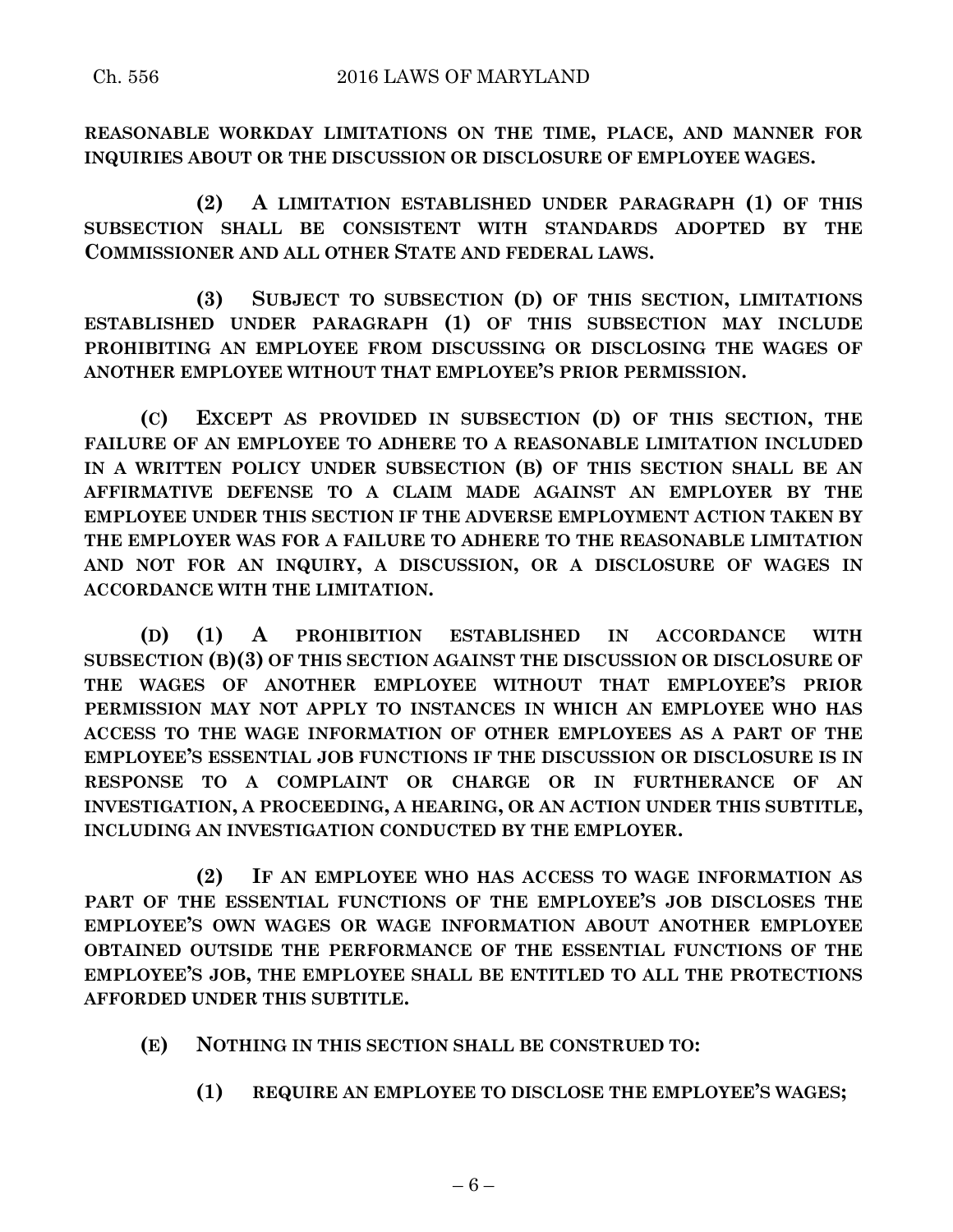**(2) DIMINISH EMPLOYEES' RIGHTS TO NEGOTIATE THE TERMS AND CONDITIONS OF EMPLOYMENT UNDER FEDERAL, STATE, OR LOCAL LAW;**

**(3) LIMIT THE RIGHTS OF AN EMPLOYEE PROVIDED UNDER ANY OTHER PROVISION OF LAW OR COLLECTIVE BARGAINING AGREEMENT;**

**(4) CREATE AN OBLIGATION ON ANY EMPLOYER OR EMPLOYEE TO DISCLOSE WAGES;**

**(5) PERMIT AN EMPLOYEE, WITHOUT THE WRITTEN CONSENT OF AN EMPLOYER, TO DISCLOSE PROPRIETARY INFORMATION, TRADE SECRET INFORMATION, OR INFORMATION THAT IS OTHERWISE SUBJECT TO A LEGAL PRIVILEGE OR PROTECTED BY LAW; OR**

**(6) PERMIT AN EMPLOYEE TO DISCLOSE WAGE INFORMATION TO A COMPETITOR OF THE EMPLOYER.**

3–306.

(a) On request of an employer, the Commissioner shall provide without charge a copy of this subtitle to the employer.

(b) Each employer shall keep posted conspicuously in each place of employment a copy of this subtitle.

**(C) THE COMMISSIONER, IN CONSULTATION WITH THE MARYLAND COMMISSION ON CIVIL RIGHTS, SHALL DEVELOP EDUCATIONAL MATERIALS AND MAKE TRAINING AVAILABLE TO ASSIST EMPLOYERS IN ADOPTING TRAINING, POLICIES, AND PROCEDURES THAT COMPLY WITH THE REQUIREMENTS OF THIS SUBTITLE.**

3–307.

(a) (1) If an employer **KNOWINGLY KNEW OR REASONABLY SHOULD HAVE KNOWN THAT THE EMPLOYER'S ACTION** violates **§ 3–304 OF** this subtitle, an affected employee may bring an action against the employer **FOR INJUNCTIVE RELIEF AND** to recover the difference between the wages paid to **[**male and female**]** employees **OF ONE SEX OR GENDER IDENTITY AND THE WAGES PAID TO EMPLOYEES OF ANOTHER SEX OR GENDER IDENTITY** who do **WORK OF COMPARABLE NATURE OR** the same type work and an additional equal amount as liquidated damages.

**(2) IF AN EMPLOYER KNOWINGLY KNEW OR REASONABLY SHOULD HAVE KNOWN THAT THE EMPLOYER'S ACTION VIOLATES § 3–304.1 OF THIS SUBTITLE, AN AFFECTED EMPLOYEE MAY BRING AN ACTION AGAINST THE**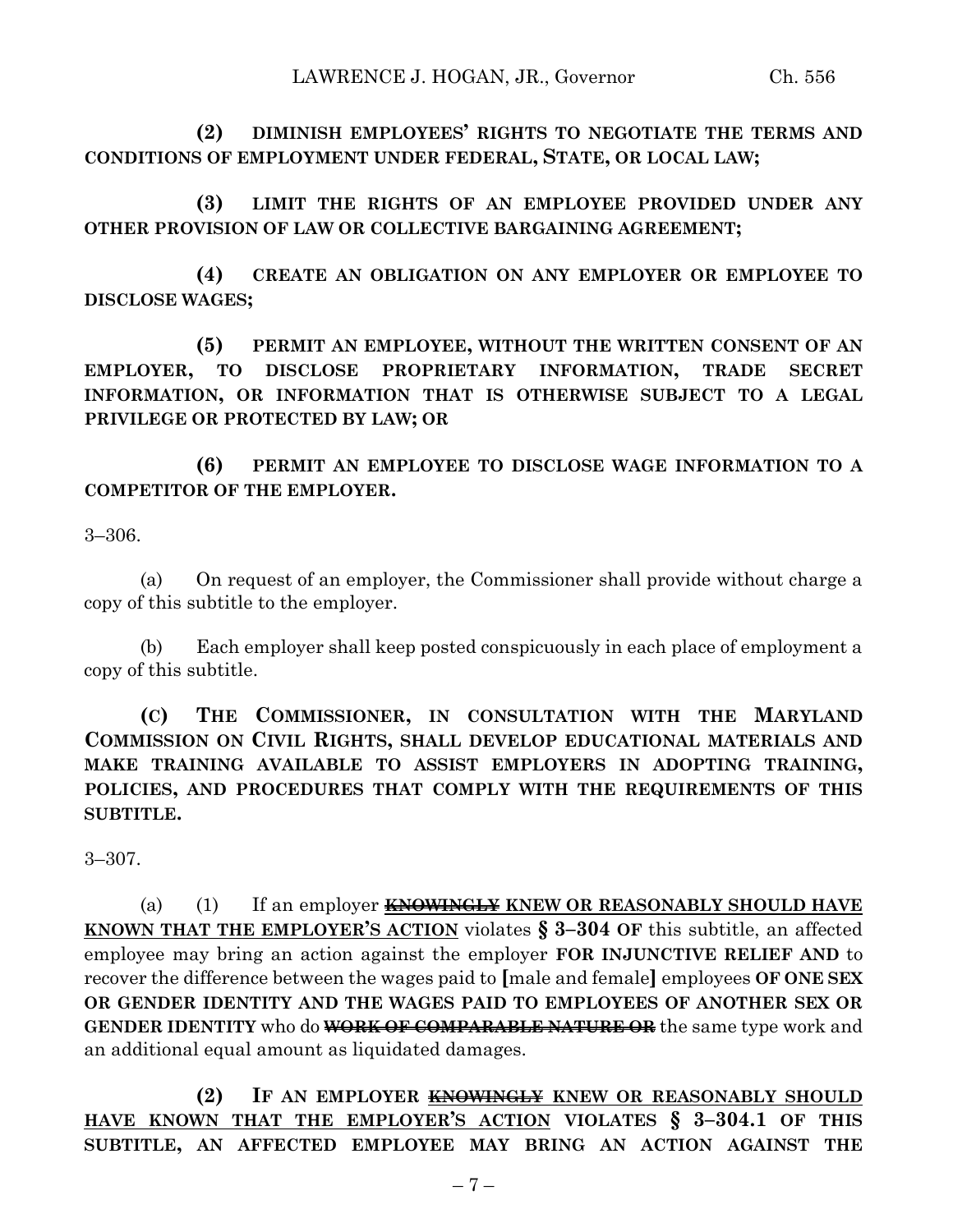**EMPLOYER FOR INJUNCTIVE RELIEF AND TO RECOVER BOTH ACTUAL DAMAGES AND AN ADDITIONAL EQUAL AMOUNT AS LIQUIDATED DAMAGES.**

# **(3) IN AWARDING LIQUIDATED DAMAGES UNDER PARAGRAPHS (1) AND (2) OF THIS SUBSECTION, A TRIER OF FACT MAY AWARD, IN THE CASE OF A WILLFUL VIOLATION OF THIS SUBTITLE, AN AMOUNT UP TO THREE TIMES THE TOTAL AMOUNT OF THE WAGES FOUND TO BE DUE.**

**[**(2)**] (4)** An employee **OR THE ATTORNEY GENERAL** may bring an action on behalf of the employee and other employees similarly affected.

(b) On the written request of an employee who is entitled to bring an action under this section, the Commissioner may:

(1) take an assignment of the claim in trust for the employee;

(2) ask the Attorney General to bring an action in accordance with this section on behalf of the employee; and

(3) consolidate 2 or more claims against an employer.

### (c) **ON THE WRITTEN REQUEST OF AN EMPLOYEE WHO IS ENTITLED TO BRING AN ACTION UNDER THIS SECTION, THE ATTORNEY GENERAL MAY:**

## **(1) BRING AN ACTION IN ACCORDANCE WITH THIS SECTION ON BEHALF OF THE EMPLOYEE; AND**

### **(2) CONSOLIDATE 2 OR MORE CLAIMS AGAINST AN EMPLOYER.**

**(D)** An action under this section shall be filed within 3 years of **AFTER** the **DISCOVERY OF THE** act on which the action is based **EMPLOYEE RECEIVES FROM THE EMPLOYER THE WAGES PAID ON THE TERMINATION OF EMPLOYMENT UNDER § 3–505(A) OF THIS TITLE**.

**[**(d)**] (E)** The agreement of an employee to work for less than the wage to which the employee is entitled under this subtitle is not a defense to an action under this section.

**[**(e)**] (F)** If a court determines that an employee is entitled to judgment in an action under this section, the court shall allow against the employer reasonable counsel fees and other costs of the action**, AS WELL AS PREJUDGMENT INTEREST IN ACCORDANCE WITH THE MARYLAND RULES**.

3–308.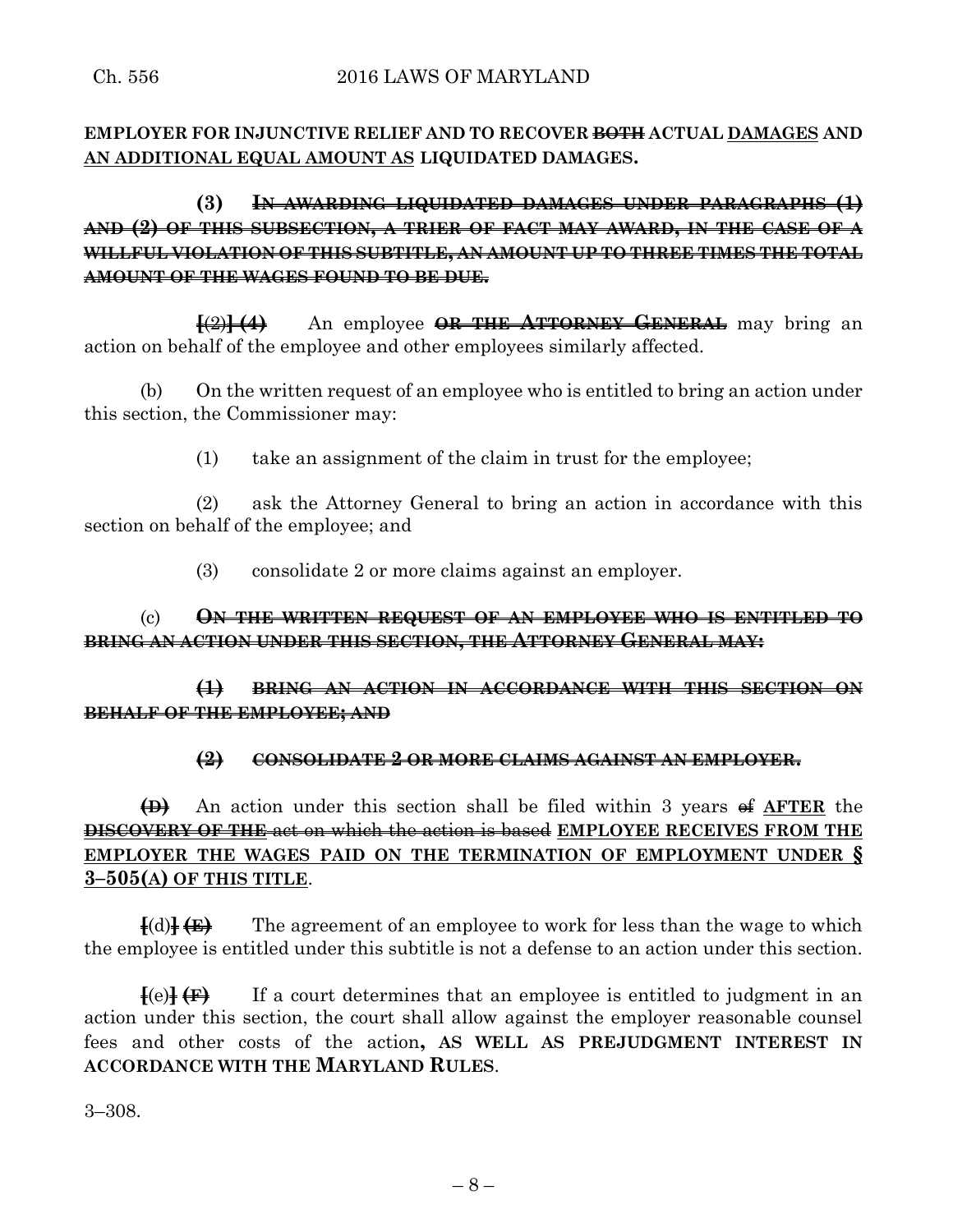(a) An employer may not:

(1) willfully violate any provision of this subtitle;

(2) hinder, delay, or otherwise interfere with the Commissioner or an authorized representative of the Commissioner in the enforcement of this subtitle;

(3) refuse entry to the Commissioner or an authorized representative of the Commissioner into a place of employment that the Commissioner is authorized under this subtitle to inspect; or

(4) discharge or otherwise discriminate against an employee because the employee:

(i) makes a complaint to the employer, the Commissioner, or another person;

(ii) brings an action under this subtitle or a proceeding that relates to the subject of this subtitle or causes the action or proceeding to be brought; or

(iii) has testified or will testify in an action under this subtitle or a proceeding that relates to the subject of this subtitle.

(b) An employee may not:

(1) make a groundless or malicious complaint to the Commissioner or an authorized representative of the Commissioner;

(2) in bad faith, bring an action under this subtitle;

(3) in bad faith, bring a proceeding that relates to the subject of this subtitle; or

(4) in bad faith, testify in an action under this subtitle or a proceeding that relates to the subject of this subtitle.

(c) The Commissioner **OR THE ATTORNEY GENERAL** may bring an action for injunctive relief and damages against a person who violates subsection (a)(1) or (4) or subsection  $(b)(1)$ ,  $(3)$ , or  $(4)$  of this section.

(d) An employer who violates any provision of subsection (a)(2) or (3) of this section is guilty of a misdemeanor and on conviction is subject to a fine not exceeding \$300.

SECTION 2. AND BE IT FURTHER ENACTED, That this Act shall be construed to apply only prospectively and may not be applied or interpreted to have any effect on or application to any cause of action arising before the effective date of this Act.